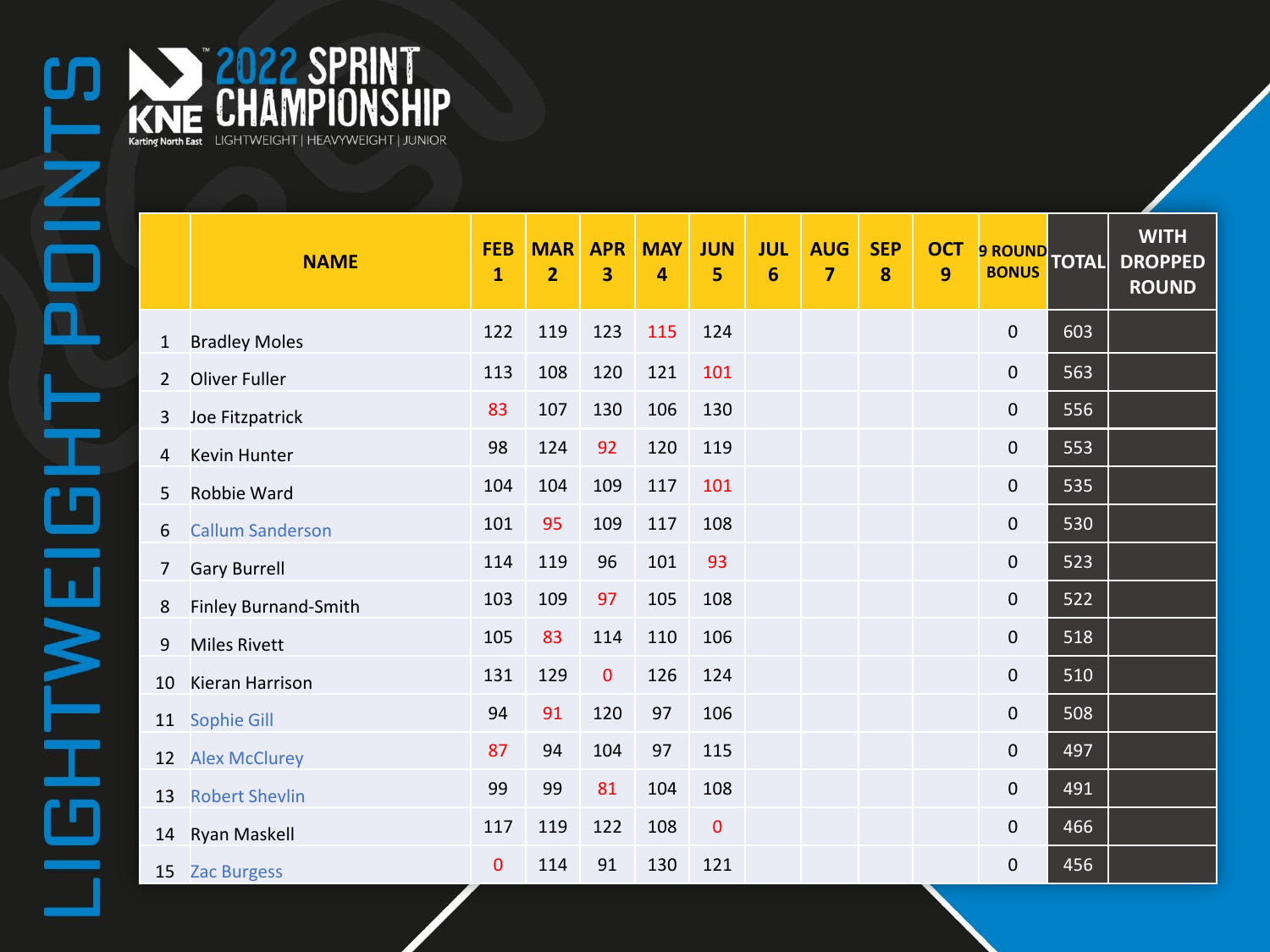2022 SPRINT

**Karting North East** LIGHTWEIGHT | HEAVYWEIGHT | JUNIOR

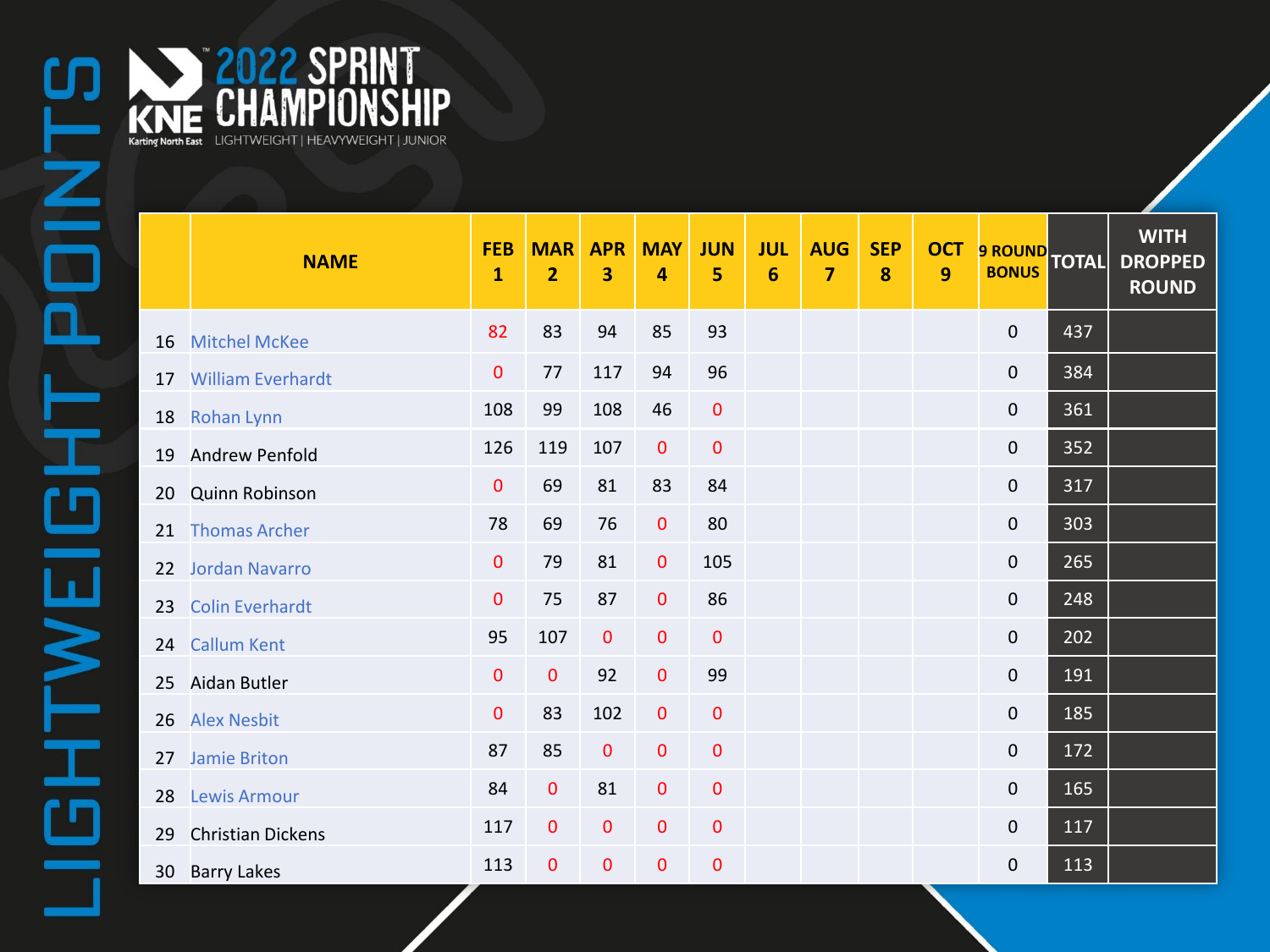|    | <b>NAME</b>               | <b>FEB</b><br>$\mathbf{1}$ | <b>MAR</b><br>$\overline{2}$ | <b>APR</b><br>3 | <b>MAY</b><br>4 | <b>JUN</b><br>5 | <b>JUL</b><br>$6\phantom{1}6$ | <b>AUG</b><br>$\overline{7}$ | <b>SEP</b><br>8 | <b>OCT</b><br>9 | 9 ROUND TOTAL       |     | <b>WITH</b><br><b>DROPPED</b><br><b>ROUND</b> |
|----|---------------------------|----------------------------|------------------------------|-----------------|-----------------|-----------------|-------------------------------|------------------------------|-----------------|-----------------|---------------------|-----|-----------------------------------------------|
| 31 | Nathan Jensen             | 0                          | 0                            | $\mathbf{0}$    | 110             | $\pmb{0}$       |                               |                              |                 |                 | $\mathbf 0$         | 110 |                                               |
| 32 | James Bourke              | 103                        | $\mathbf 0$                  | $\mathbf 0$     | $\mathbf{0}$    | $\pmb{0}$       |                               |                              |                 |                 | $\mathbf 0$         | 103 |                                               |
| 33 | <b>Matthew Wardle</b>     | 0                          | 0                            | $\mathbf 0$     | $\mathbf 0$     | 99              |                               |                              |                 |                 | $\mathbf 0$         | 99  |                                               |
| 34 | <b>Christopher Gibbon</b> | $\mathbf 0$                | 96                           | $\mathbf{0}$    | $\mathbf{0}$    | $\mathbf 0$     |                               |                              |                 |                 | $\mathsf{O}\xspace$ | 96  |                                               |
| 35 | James Bell                | 0                          | 95                           | $\mathbf 0$     | $\mathbf{0}$    | $\mathbf 0$     |                               |                              |                 |                 | $\pmb{0}$           | 95  |                                               |
| 36 | Kieran Sulkiewicz         | $\mathbf 0$                | 94                           | $\mathbf{0}$    | $\mathbf{0}$    | $\mathbf 0$     |                               |                              |                 |                 | $\mathbf 0$         | 94  |                                               |
| 37 | <b>Roco Baker</b>         | $\pmb{0}$                  | $\pmb{0}$                    | 93              | $\mathbf{0}$    | $\pmb{0}$       |                               |                              |                 |                 | $\mathsf{O}\xspace$ | 93  |                                               |
| 38 | Reegan Mitchell           | $\mathbf 0$                | $\mathbf 0$                  | $\mathbf 0$     | 91              | $\pmb{0}$       |                               |                              |                 |                 | $\pmb{0}$           | 91  |                                               |
| 39 | Charlie Payne             | $\mathbf 0$                | $\mathbf 0$                  | $\mathbf 0$     | $\mathbf{0}$    | 90              |                               |                              |                 |                 | $\mathsf{O}\xspace$ | 90  |                                               |
| 40 | <b>Toby Owen</b>          | 0                          | 0                            | $\mathbf{0}$    | 89              | $\mathbf 0$     |                               |                              |                 |                 | $\mathbf 0$         | 89  |                                               |
| 41 | Mike Yau                  | $\pmb{0}$                  | $\pmb{0}$                    | $\mathbf{O}$    | 87              | $\mathbf{0}$    |                               |                              |                 |                 | $\mathsf{O}\xspace$ | 87  |                                               |
| 42 | Stathi Stethanou          | $\mathbf 0$                | $\pmb{0}$                    | $\mathbf 0$     | $\mathbf{0}$    | 84              |                               |                              |                 |                 | $\mathsf{O}\xspace$ | 84  |                                               |
| 43 | <b>Jordan Ringrose</b>    | 83                         | $\mathbf 0$                  | $\mathbf{0}$    | $\mathbf 0$     | $\mathbf 0$     |                               |                              |                 |                 | $\mathbf 0$         | 83  |                                               |
| 44 | Kunal Sen                 | $\mathbf 0$                | $\pmb{0}$                    | 81              | $\pmb{0}$       | $\pmb{0}$       |                               |                              |                 |                 | $\mathsf{O}\xspace$ | 81  |                                               |
| 45 | <b>Mark Adam</b>          | 74                         | 0                            | $\overline{0}$  | $\mathbf 0$     | $\mathbf 0$     |                               |                              |                 |                 | 0                   | 74  |                                               |

ENSEIGNE KNE CHAMPIONSHIP